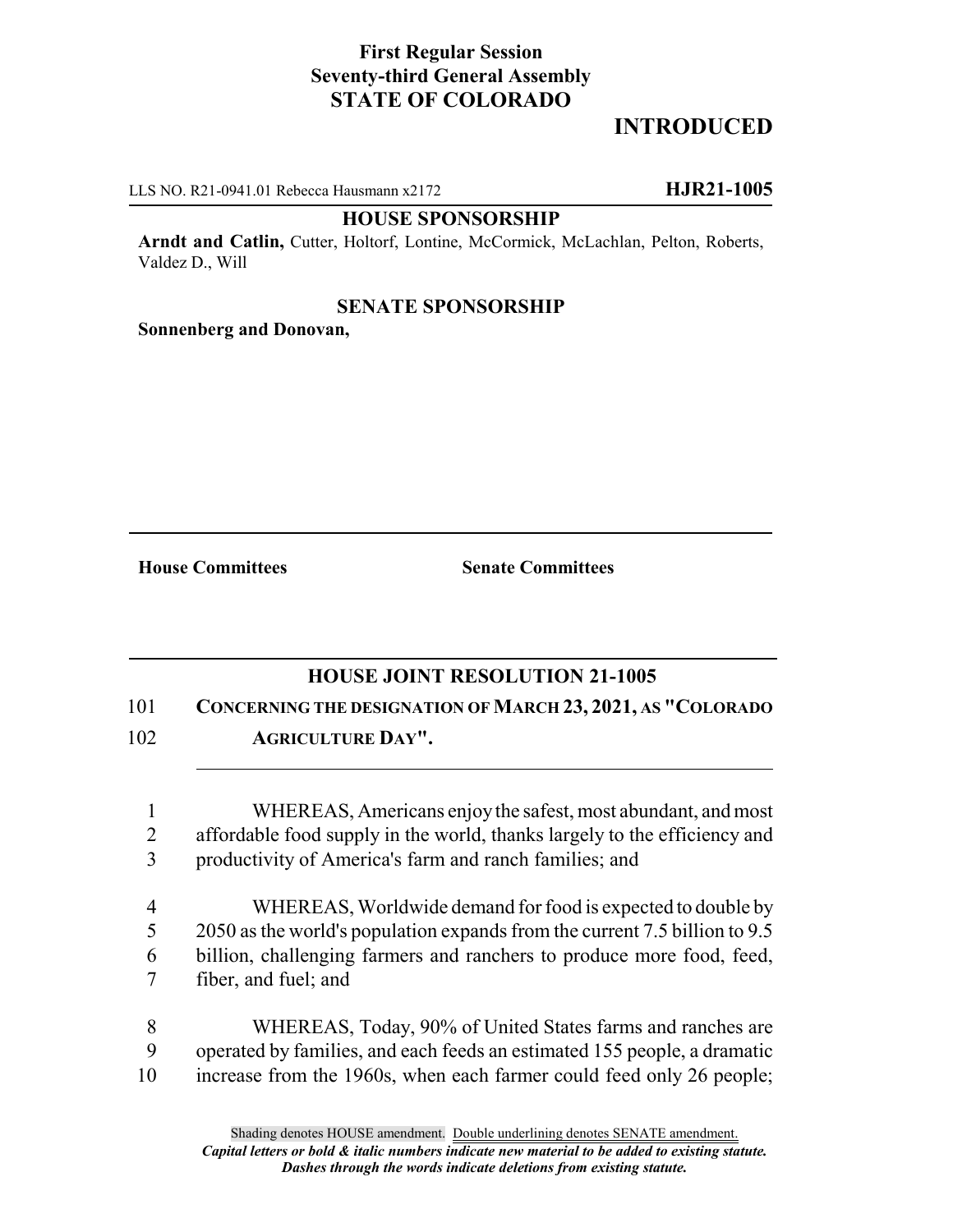and

 WHEREAS, Americans spend less than 7% of their annual income on food, less than any other developed nation, while American farmers 4 and ranchers receive on average only about 16 cents of every dollar spent on food; and

 WHEREAS, American farmers and ranchers are the most capable and responsible providers for the safety, health, and well-being of their livestock; and

 WHEREAS, Agriculture ranks among the most important economic sectors in Colorado, supporting more than 195,000 jobs and generating an estimated \$47 billion of economic activity annually; and

- WHEREAS, Exports of Colorado food and agricultural products have more than tripled in the past 20 years and totaled \$2 billion in 2017; and
- WHEREAS, Colorado agriculture contributes to national security not only by providing food and fiber, but also by producing energy; and
- WHEREAS, Colorado recognizes landowners whose livelihood depends upon the property they reside on, operate on, and care for as they work to provide basic necessities to all; and

 WHEREAS, Leadership is vital to the viability of the agriculture industry, and participants in programs like the National Future Farmers of America Organization, 4-H, and the Colorado Agricultural Leadership Program help develop those leadership skills necessary to promote agriculture and educate their urban cousins on the importance of agriculture to the world; and

- WHEREAS, Colorado's agriculture industry requires an adequate, 27 reliable workforce in order to provide food from the field to the table; and
- WHEREAS, Colorado's farms and ranches provide wildlife habitat, open space, and a site for innovative and sustainable farming practices that ensure the protection of state resources; and
- WHEREAS, Colorado's agricultural and aquacultural producers provide a diverse and valuable array of livestock and crops, including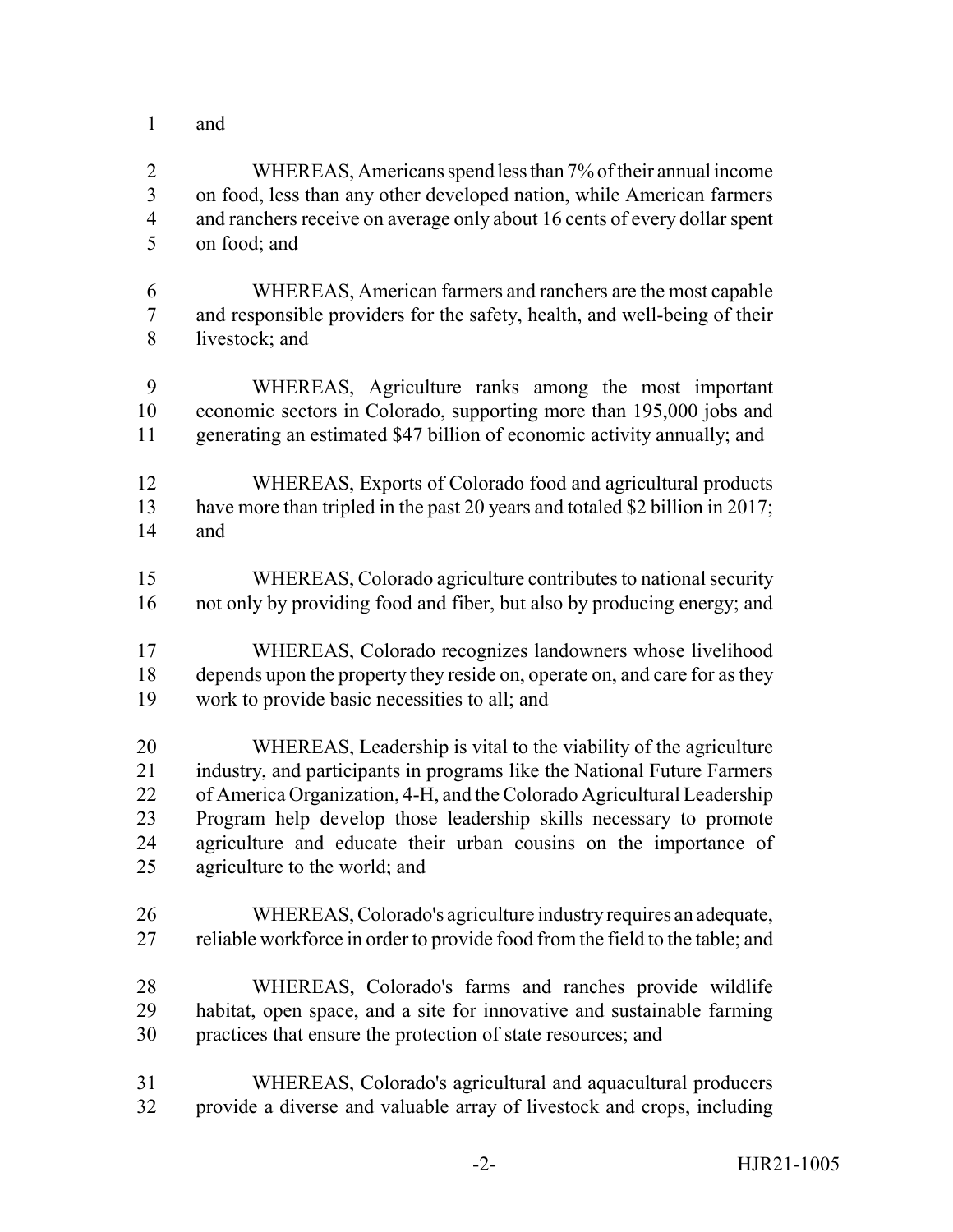cattle, sheep, hogs, horses, goats, bison, elk, poultry and eggs, dairy products, millet, field corn, sweet corn, wheat, hay, chiles, potatoes, barley, sorghum, sunflowers, dry beans, soybeans, onions, carrots, wine grapes, apples, melons, peaches, numerous other fruits and vegetables, honey, greenhouse and nursery products, and fish; and

- WHEREAS, Beyond food, fiber, and fuel, farm products can be found in everyday items from medications to school supplies to musical instruments; and
- WHEREAS, Colorado's agriculturists employ sound animal husbandry practices, ensuring that livestock remain healthy, productive, and content; and
- WHEREAS, Colorado agriculture provides an estimated \$67.5 million annually to support the state's wildlife; and

 WHEREAS, Colorado's farmers and ranchers are innovative entrepreneurs and business leaders who remain resilient in their dedication to the continued prosperity of the state's agricultural economy; and

- WHEREAS, The protection of private property and the rights of landowners who provide wholesome, safe food to Americans and others worldwide is essential; and
- WHEREAS, Farmers and ranchers are critical to Colorado 22 agritourism, welcoming tourists from around the world and showing them all Colorado has to offer; and
- WHEREAS, Losing agricultural land and water to other uses will result in overall negative impacts to the state's economy and a loss of food production vital to all Coloradans; and
- WHEREAS, The United States' national security is stronger because farmers and ranchers provide more than enough food to keep this country from depending on other nations for sustenance; and
- WHEREAS, March 23, 2021, is "National Agriculture Day"; now, therefore,
- *Be It Resolved by the House of Representatives of the Seventy-third*